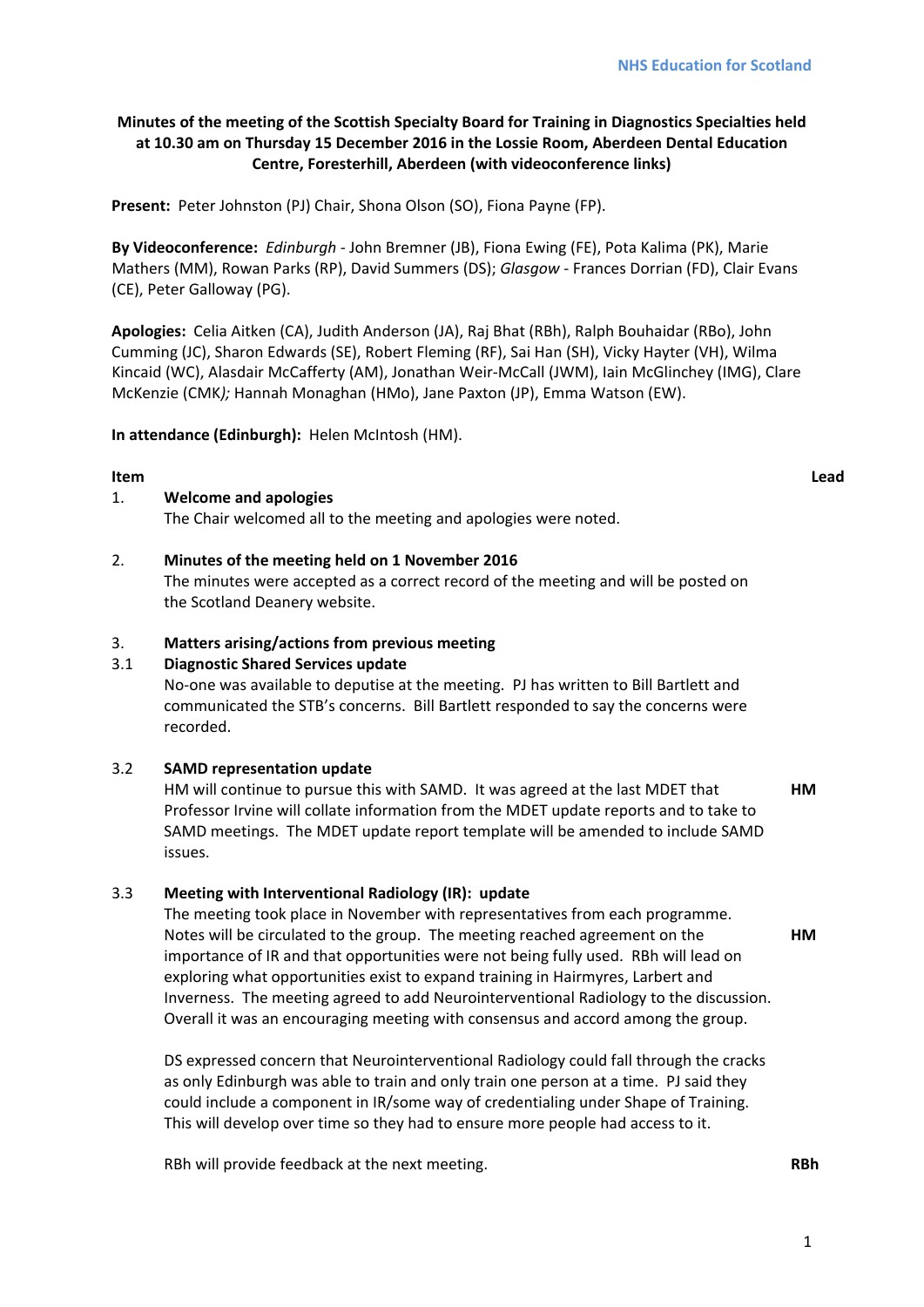# 3.4 **Medical Microbiology: eportfolio**

Trainees were expected to transfer from the old to the new eportfolio half way through the year and some work would have to be redone. This was a UK wide issue and CM will agree the STB stance and raise the issue with the College. **CM**

# 3.4 **Combined Infection Training**

Dr Ray Fox has been appointed TPD for ID. HM will invite him and the other TPDS in Combined Infection Training to join the STB. **HM**

## 3.5 **Academic representation on the STB**

CE will approach **?** re joining the STB and if her interest was confirmed HM will email to invite. **CE/HM**

## 4. **TRAINING MANAGEMENT**

# 4.1 **Recruitment update**

Recruitment was underway and dates were set. FD provided an update on numbers:

- Radiology 2 East/6 North/3 SES/11 West
- Histopathology 3 East/3 North/3 SES/6 West
- Chemical Pathology one each in North and West
- Nuclear Medicine one post.

IR will be advertised locally as a subspecialty. There may be additional numbers and information should be sent to FD. Expansion numbers have been included although funding has not yet been agreed. PJ thanked the Scotland Deanery for making progress on expansion numbers in a favourable manner. **All**

HM will circulate numbers information supplied by FD.

4.2 **ARCP pilot update and proposal for joined up ARCP** 

A pilot has been proposed by Rosie Baillie, Senior Quality Improvement Manager, to undertake this for 10% of trainees – Emergency Medicine has confirmed its participation. MM noted that Histopathology has looked at doing this before. She felt the proposal was workable although they would prefer to look at more than 10%. They would be able to get externality and could host in Dundee or Edinburgh and use videoconference if people were unable to attend in person. FP felt they would prefer to put in place something more rigorous than what was proposed – PJ felt this should not be a problem.

FD confirmed that 10% was the statutory minimum. There were some practicalities to consider. She felt it was better to look at all trainees in Histopathology at the same time for the desktop exercise and said that those with adverse outcomes had to be seen by an external. She also considered externals should be available face‐to‐face as well as desktop. She suggested they could run parallel panels on one day. PJ said this could be done as a pilot after which they could review what worked and what did not. PK said that Medical Microbiology has recently agreed that CIT ARCPs for single specialty in the West will be done on the same day as CIT and ID GIM in the West. East will have a separate single specialty ARCP on another date.

It was agreed that Histopathology, Medical Microbiology, Virology, CIT will join the pilot and will inform Rosie Baillie. The group will discuss this further at the next meeting. **Agenda** 

**HM**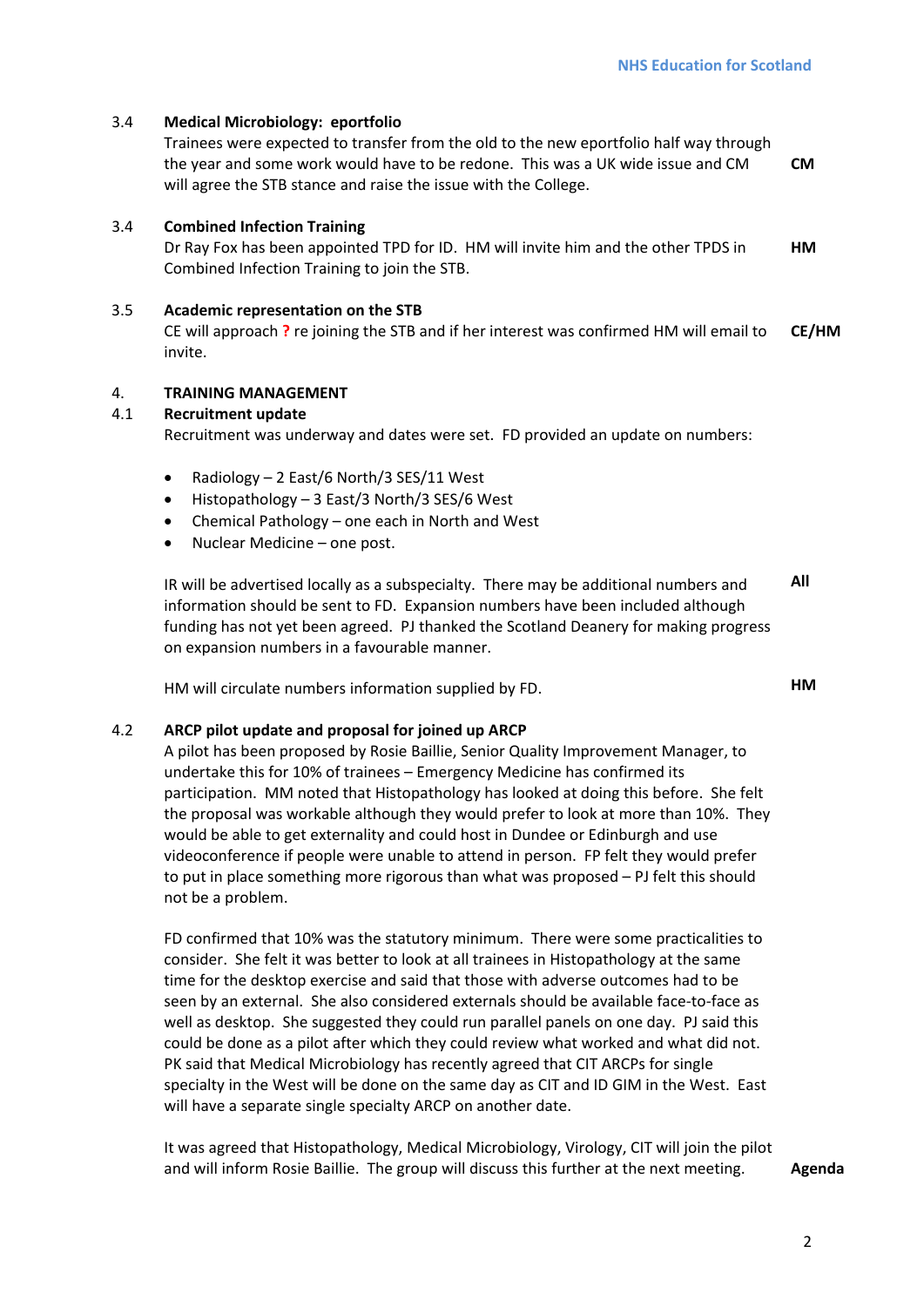# 5. **PROFESSIONAL DEVELOPMENT**

5.1 **Professional Support Unit**  Item deferred to future meeting. **Agenda**

# 6. **QUALITY**

# 6.1 **Quality update**

FE reported on the visit to Medical Microbiology in Aberdeen at which they also saw trainers/trainees from the East. The visit was chaired by CM. The report was being finalised and some areas for improvement were identified. An HR enquiry was currently ongoing and its outcome was awaited – this may result in a revisit.

Trainee representatives have been recruited for visits and they will also attend quality meetings. 10 have been trained and will start from January. There have been some issues about study leave and expenses. Study leave funding will not be used and trainees will get back time only. There will be separate funding for expenses but it was not clear at the moment from where this will come – the Quality workstream was working to put arrangements in place. Trainees recruited were from all over Scotland and they will try to use people who were geographically close for visits. Some paperwork and preparation may be done in their own time but she did not think this would be an issue. Each trainee will have a maximum commitment of 2/3 visits per year and visits were planned months in advance so notice will be given. Trainees must consult their TPD before applying for these posts and receive agreement/approval for their involvement.

#### 7. **FACULTY DEVELOPMENT**

#### 8. **STRATEGIC PLANNING AND DIRECTORATE SUPPORT** There were no items to discuss.

## 9. **Update reports**

## 9.1 **LDD: update report**

CM's written report was circulated. She highlighted:

- GP 100 posts not all have filled
- ARCPs a pilot was currently taking place in some specialties. Outcome 5 document was noted. CM will feedback on the pilot after the wash up meeting
- SHARE website O & G STC looked at this. There was very little from Diagnostics and board members were asked to consider and suggest what could be added
- LaMP courses these were proving popular especially the face‐to‐face ones. Other leadership and management courses are offered by various groups/bodies and are acceptable as demonstrable evidence and the study budget could be used. PJ will contact Professor MacVicar, who leads the workstream, to request increased LaMP capacity. The biggest issue was recruiting trainers for the LaMP courses. **PJ**

## 9.2 **Histopathology**

## 9.3 **Diagnostic neuropathology**

No additional updates were received.

## 9.4 **Paediatric Pathology**

CE noted that information re Quality Assurance was awaited. She reported that Glasgow has lost a consultant and it was not clear when a replacement will be recruited.

**All**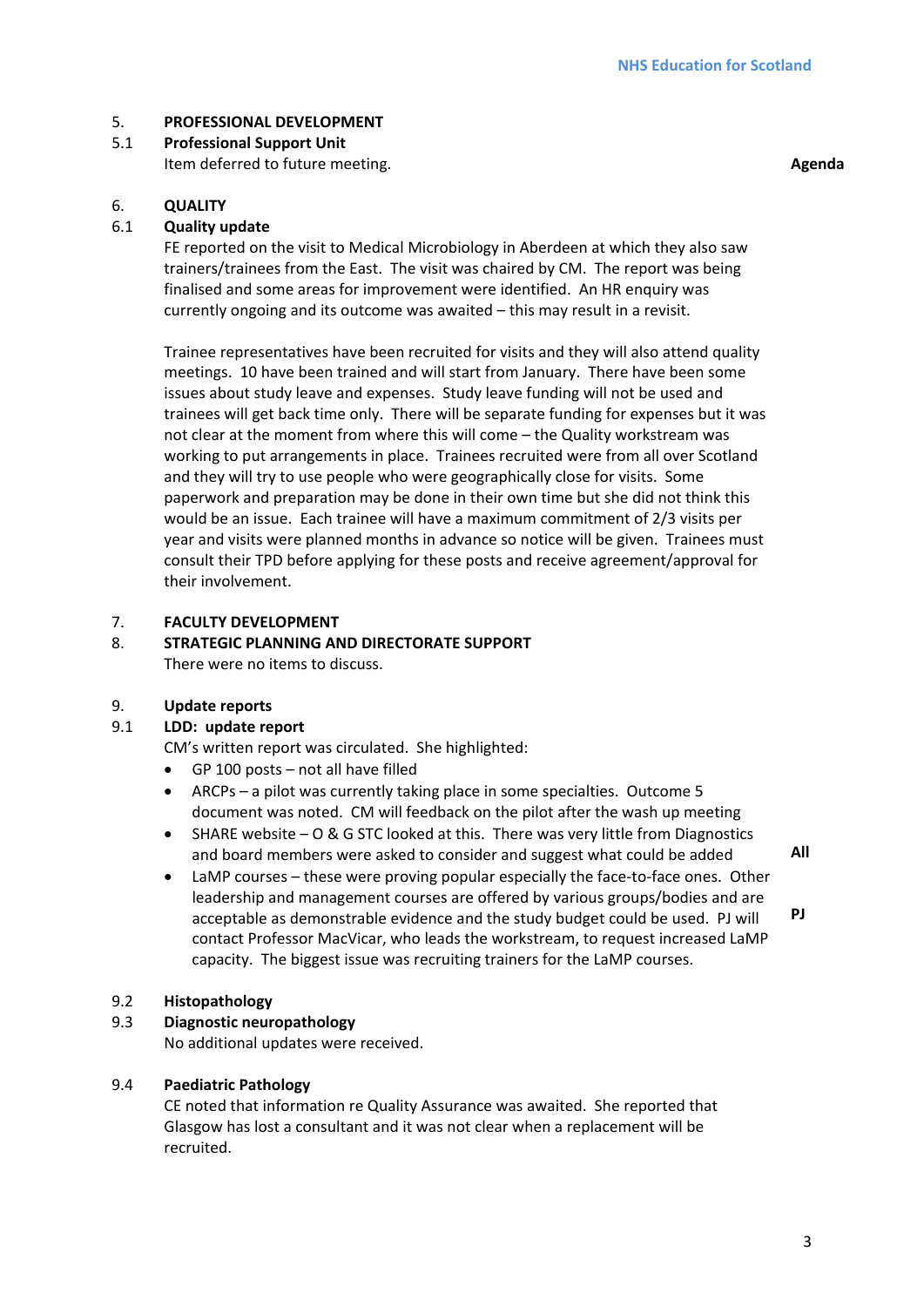She noted an issue during the last round of recruitment where a trainee was incorrectly offered a programme by the central recruiters which was subsequently withdrawn. She expressed her concern around the lack of flexibility and the impact on the specialty as they now have one trainee only and may not be able to fill the second vacancy. The specialty in Scotland now wanted to withdraw from the centralised process.

PJ said this was not a decision for NES. The Scottish Government had decided that if a UK process was in place Scotland would participate. FD confirmed that following the problem, Jean Allan and Fiona Muchet had spoken to the London Deanery as the centralised recruiter. The case involved should not have been allowed to progress from longlisting and the issue arose from a lack of clarity from the London Deanery to the recruitment panel. This was the third incident in the last 12 months involving the London Deanery and on each occasion the Scotland Deanery has followed up and clarified that while the decisions made were correct trainees should not have been interviewed. The fault was with the process in the London Deanery. PJ will highlight the problem in his MDET update.

CE also noted the specialty's attempt to extend the training scheme to Aberdeen however this has proved impossible due to banding issues. If they wished to provide training in Aberdeen they would have to ask Glasgow to release the funding. RP said as long as FD and Training Management were aware and posts were recognised by the GMC this would acceptable but he stressed that funding from NES was for the Health Board and not for the individual trainee. FD and CE will discuss this outwith the meeting.

**FD/CE**

**PJ**

PJ confirmed the STB's support on training grounds and was happy to see this progress.

#### 9.5 **Forensic Histopathology**

- 9.6 **Radiology**
- 9.7 **Medical Microbiology**

No additional updates were received.

## 9.8 **Virology**

#### 9.9 **Combined Infection Training**

JB noted discussion with PK about the CIT programme. They now have a clear programme for ST3s and ST4s and were working on the remainder of the programme. CM was involved in all discussion.

#### 9.9 **Chemical Pathology and Metabolic Medicine**

PG noted there were 6 candidates for one post. There was ongoing discussion UK wide within the College regarding mandatory qualifications.

#### 9.10 **Nuclear Medicine**

- 9.11 **Trainees Issues**
- 9.12 **Academic issues**
- 9.13 **Service issues**
- 9.14 **DME**

#### 9.15 **Lay representative**

No additional updates were received.

#### 10. **Received for information**